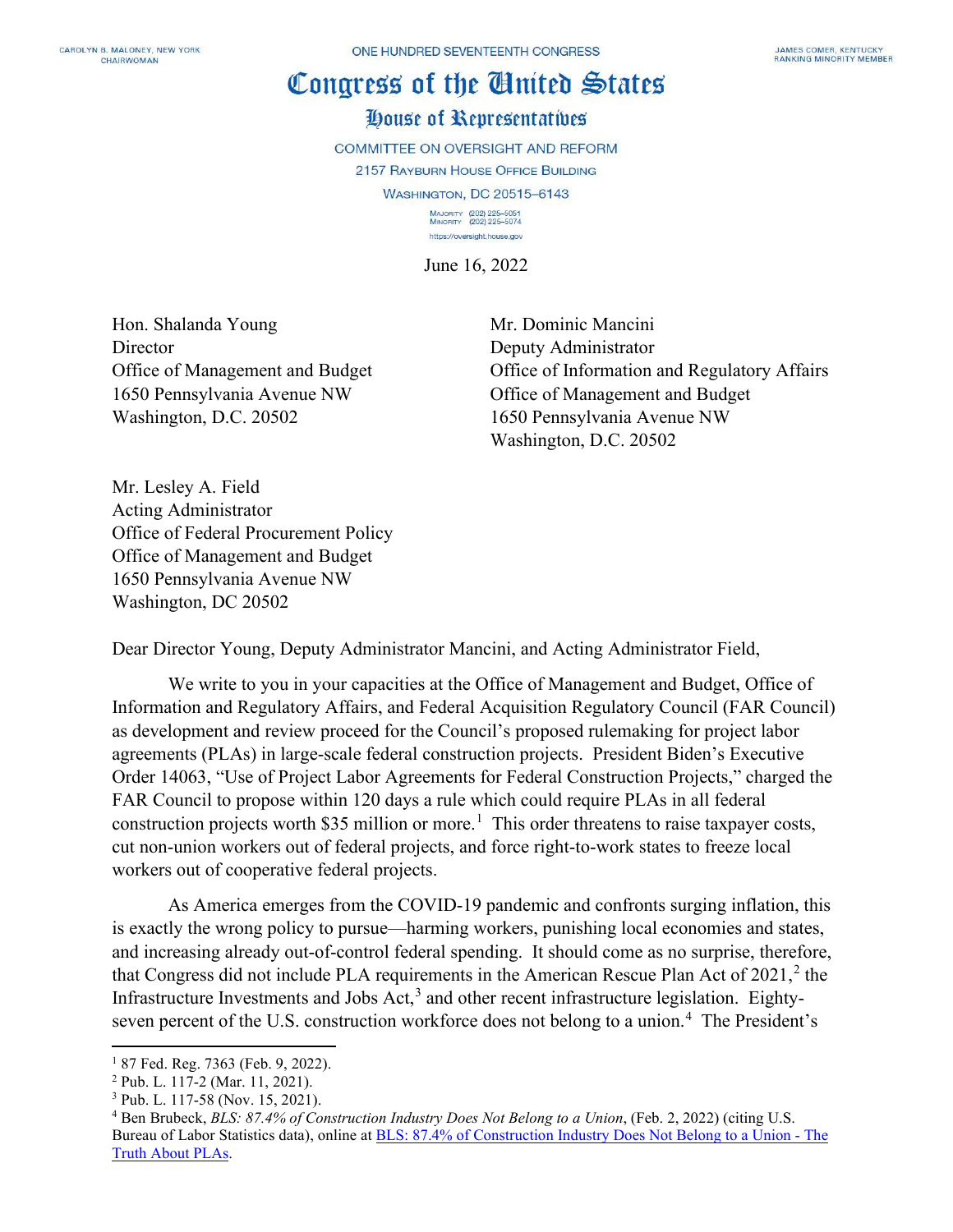Director Young, Deputy Administrator Mancini, Acting Administrator Field June 16, 2022 Page 2

push for PLA requirements threatens to shut the vast majority of construction workers out of the employment opportunities Congress intended this legislation to provide. The danger is especially acute in right-to-work states, where the President's order threatens to eliminate local workers entirely from work on the affected projects.

Studies show, meanwhile, that PLAs lead to increases of twelve to twenty percent in taxpayer-funded construction costs.<sup>[5](#page-1-0)</sup> Requiring PLAs drastically reduces the number of contractors and subcontractors able to bid on projects, inevitably raising costs. The anticompetitive policy of E.O. 14063 also has inherent legal implications, as it clearly is contrary to the terms of the Competition in Contracting Act (CICA) of 1984, 41 U.S.C. 253.[6](#page-1-1)

Indeed, E.O. 14063 is directly in conflict with President's Biden's own "Executive Order on Promoting Competition in the American Economy."<sup>[7](#page-1-2)</sup> That order declares a "fair, open, and competitive marketplace" to be "a cornerstone of the American economy, while excessive market concentration threatens basic economic liberties, democratic accountability, and the welfare of workers, farmers, small businesses, startups, and consumers."<sup>[8](#page-1-3)</sup> The order affirms that "[f]or workers, a competitive marketplace creates more high-quality jobs and the economic freedom to switch jobs or negotiate a higher wage."<sup>[9](#page-1-4)</sup> And, the order directs the "heads of all agencies"—including each of you —to "consider using their authorities to further the policies ... of this [competition] order, with particular attention to . . . the influence of *any of their respective regulations* . . . on . . . *competition in the industries under their jurisdictions*[.]<sup>[10](#page-1-5)</sup> To issue a proposed rule requiring PLAs—restricting both labor-source competition and the number of contractors and subcontractors who can compete for federal procurement projects—would fly in the face of this directive.

In short, President Biden's order on PLAs will likely lead to local workers losing out on jobs, unnecessary delay in the recovery of families and communities, higher costs for taxpayers, decreased competition, and incoherent Administration policy. We expect your development and review of the FAR Council's proposed rule to account for these concerns and all relevant policy

<span id="page-1-0"></span><sup>5</sup> *See* Vince Vasquez, Dale Glaser, W. Erik Bruvold, *Measuring the Cost of Project Labor Agreements on School Construction in California*, NAT'L UNIV. SYS. INST. FOR POL'Y RSCH.; William F. Burke, David G. Tuerck, *The Effects of Project Labor Agreements on Public School Construction in Connecticut*, BEACON HILL INST. FOR PUB. POL'Y RSCH. (Jan. 2020); David G. Tuerck, Paul Bachman, *Project Labor Agreements and Financing Public School Construction in Massachusetts*, BEACON HILL INST. FOR PUB. POL'Y RSCH. (Dec. 2006); William F. Burke, David G. Tuerck, *The Effects of Project Labor Agreements on Public School Construction in New Jersey*, BEACON HILL INST. FOR PUB. POL'Y RSCH. (Aug. 2019); Paul Bachman, David G. Tuerck, *Project Labor Agreements and Public Construction Costs in New York State*, BEACON HILL INST. AT SUFFOLK UNIV. (April 2006); Paul Bachman, David G. Tuerck, *Project Labor Agreements and the Cost of School Construction in Ohio*, BEACON HILL INST. FOR PUB. POL'Y RSCH. (May 2017).

<span id="page-1-1"></span><sup>6</sup> *See, e.g.*, 41 U.S.C. 253(a)(1) ("except in the case of procurement procedures otherwise *expressly authorized by statute*, an executive agency in conducting a procurement for property or services . . . shall obtain full and open competition through the use of competitive procedures in accordance with this title") (emphasis added). In fact, the Competition in Contracting Act requires compliance with and is a cornerstone of the Federal Acquisition Regulation itself. *See id.*

<span id="page-1-2"></span><sup>7</sup> 86 Fed. Reg. 36987 (July 14, 2021).

<span id="page-1-3"></span><sup>8</sup> *Id.*, sec. 1, 86 Fed. Reg. at 36987.

<span id="page-1-5"></span><span id="page-1-4"></span><sup>9</sup> *Id.*

<sup>10</sup> *Id.*, subsec. 5(a), 86 Fed. Reg. at 36992 (emphasis added).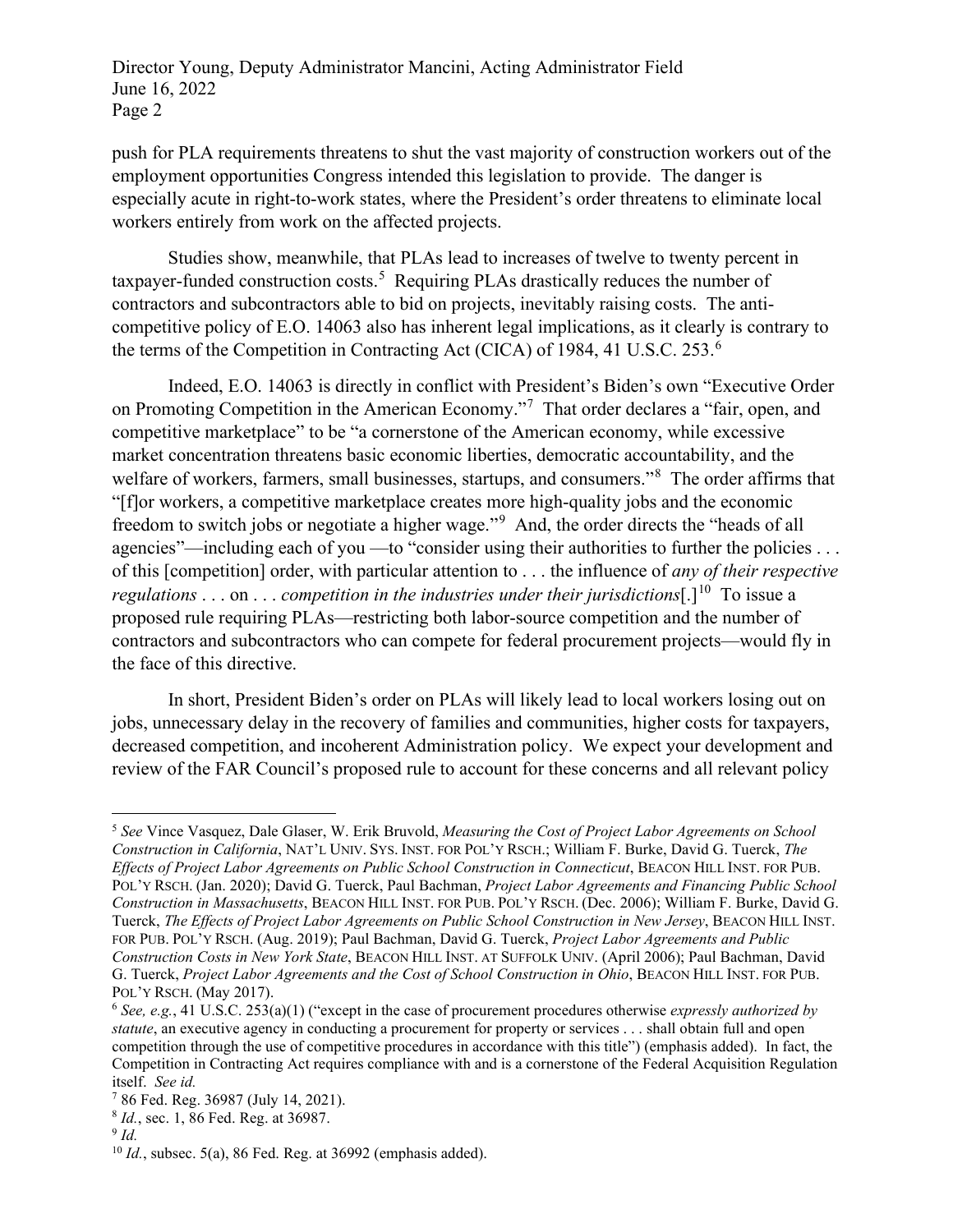Director Young, Deputy Administrator Mancini, Acting Administrator Field June 16, 2022 Page 3

and legal issues. Accordingly, we ask your offices to brief Committee staff on the proposed rule and its responsiveness to our concerns before the Office of Information and Regulatory Affairs completes review of the proposed rule. Unlike the President's order, any final FAR Council rule will be subject to review in federal court for whether it is "arbitrary, capricious, an abuse of discretion, or otherwise inconsistent with law."<sup>[11](#page-2-0)</sup> If the rule violates that standard, the reviewing court will be obliged to hold the rule unlawful and set it aside.<sup>12</sup> Indeed, President Biden appeared to recognize the legal dangers of the FAR Council simply rubber-stamping his order— directing the Council to issue a rule only "to the extent permitted by law."<sup>[13](#page-2-2)</sup>

The Committee on Oversight and Reform has primary legislative jurisdiction over the "overall economy, efficiency, and management of government operations and activities, including Federal procurement" pursuant to House Rule X. In addition, the Committee on Oversight and Reform is the principal oversight committee of the U.S. House of Representatives and has broad authority to investigate "any matter" at "any time" under House Rule X.

Kimer Comer James Comer Jody Hice

Ranking Member Ranking Member Committee on Oversight and Reform Subcommittee on Government

Sincerely,

**Operations** 

 $Allmn$  shothman

Glenn S. Grothman Michael Cloud-Ranking Member Ranking Member Subcommittee on National Security Subcommittee on Economic and

Ralph Norman Nancy Mace

Ranking Member **Ranking Member** 

Consumer Policy

 $\frac{1}{2}$  old  $\frac{1}{2}$  symmetry  $\frac{1}{2}$ 

Subcommittee on Environment Subcommittee on Civil Rights and Civil Liberties

<span id="page-2-2"></span><span id="page-2-1"></span><span id="page-2-0"></span><sup>12</sup> *Id.*

 $11\,$  5 U.S.C. sec. 706(2).

<sup>13</sup> Sec. 8, E.O. 14063, 87 Fed. Reg. at 7365.